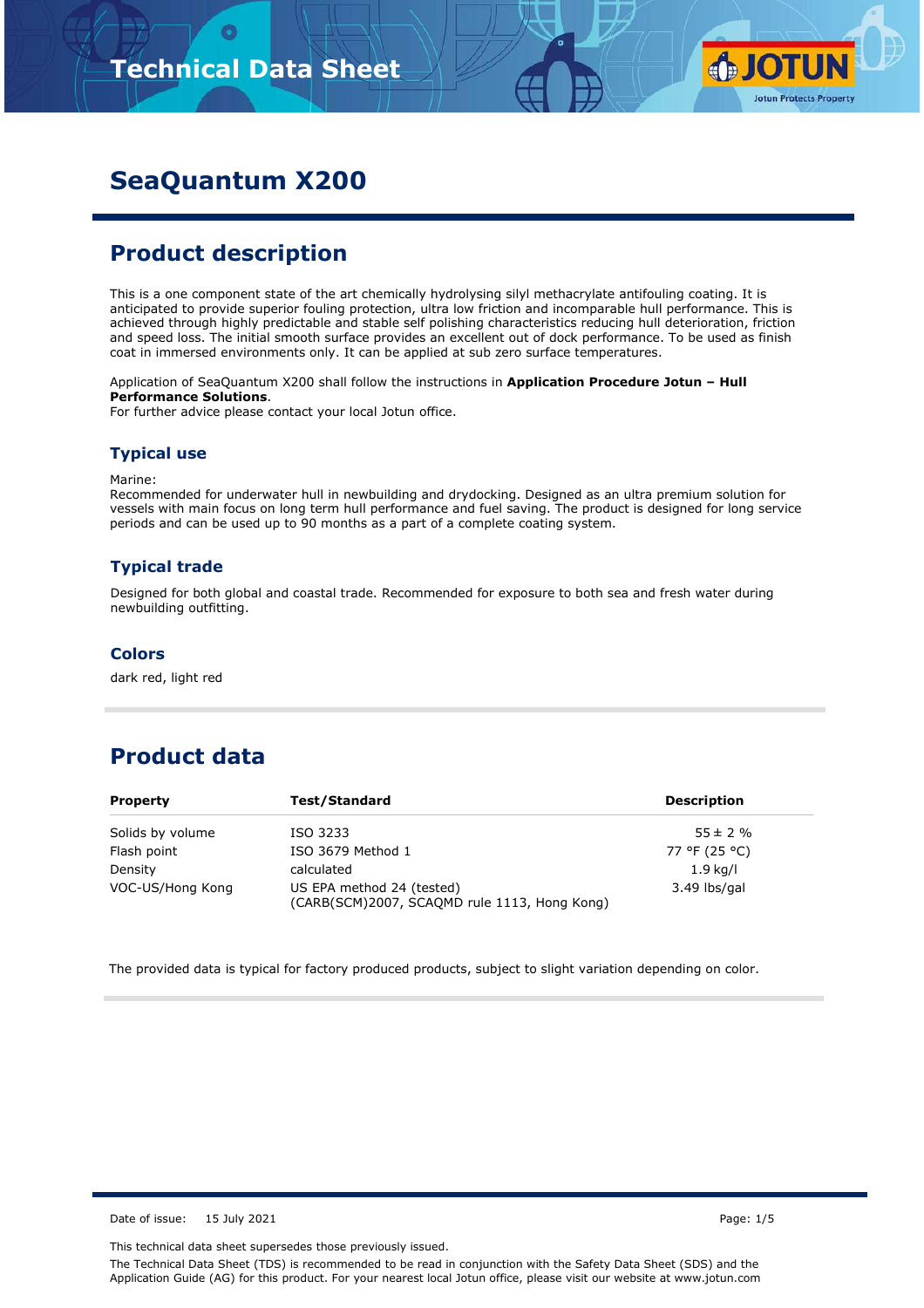

### **Film thickness per coat**

#### **Typical recommended specification range**

| Dry film thickness         | 3 mils (75 µm)                                   | - 7 mils (175 µm)                                  |
|----------------------------|--------------------------------------------------|----------------------------------------------------|
| Wet film thickness         | $5 \text{ miles} (135 \text{ µm})$               | $-13$ mils (320 $\mu$ m)                           |
| Theoretical spreading rate | 300 ft <sup>2</sup> /gal (7.3 m <sup>2</sup> /l) | - 130 ft <sup>2</sup> /gal (3.1 m <sup>2</sup> /l) |

Max total DFT for multiple coats in the antifouling system: 600 µm

### **Surface preparation**

To secure lasting adhesion to the subsequent product all surfaces shall be clean, dry and free from any contamination.

### **Surface preparation summary table**

|                  |                                                                                                                                                                                                                                                                 | <b>Surface preparation</b>                                                                                                                                                                                                                                      |
|------------------|-----------------------------------------------------------------------------------------------------------------------------------------------------------------------------------------------------------------------------------------------------------------|-----------------------------------------------------------------------------------------------------------------------------------------------------------------------------------------------------------------------------------------------------------------|
| <b>Substrate</b> | <b>Minimum</b>                                                                                                                                                                                                                                                  | Recommended                                                                                                                                                                                                                                                     |
| Coated surfaces  | New tie coat or new antifouling:<br>Remove any contamination that could<br>interfere with the intercoat adhesion.<br>Exceeding maximum recoat intervals<br>will require cleaning/abrading and/or<br>application of additional coats,<br>depending on condition. | New tie coat or new antifouling:<br>Remove any contamination that could<br>interfere with the intercoat adhesion.<br>Exceeding maximum recoat intervals<br>will require cleaning/abrading and/or<br>application of additional coats,<br>depending on condition. |
|                  | Aged antifouling with leached layer:<br>Removal by thorough fresh water<br>washing at minimum nozzle pressure<br>2900 psi (200 bar).                                                                                                                            | Aged antifouling with leached layer:<br>Removal by thorough fresh water<br>washing at minimum nozzle pressure<br>4930 psi (340 bar).                                                                                                                            |

# **Application**

### **Application methods**

The product can be applied by

| Spray:  | Use airless spray.                                                           |
|---------|------------------------------------------------------------------------------|
| Brush:  | May be used. Care must be taken to achieve the specified dry film thickness. |
| Roller: | May be used. Care must be taken to achieve the specified dry film thickness. |

Date of issue: 15 July 2021 **Page: 2/5** 

This technical data sheet supersedes those previously issued.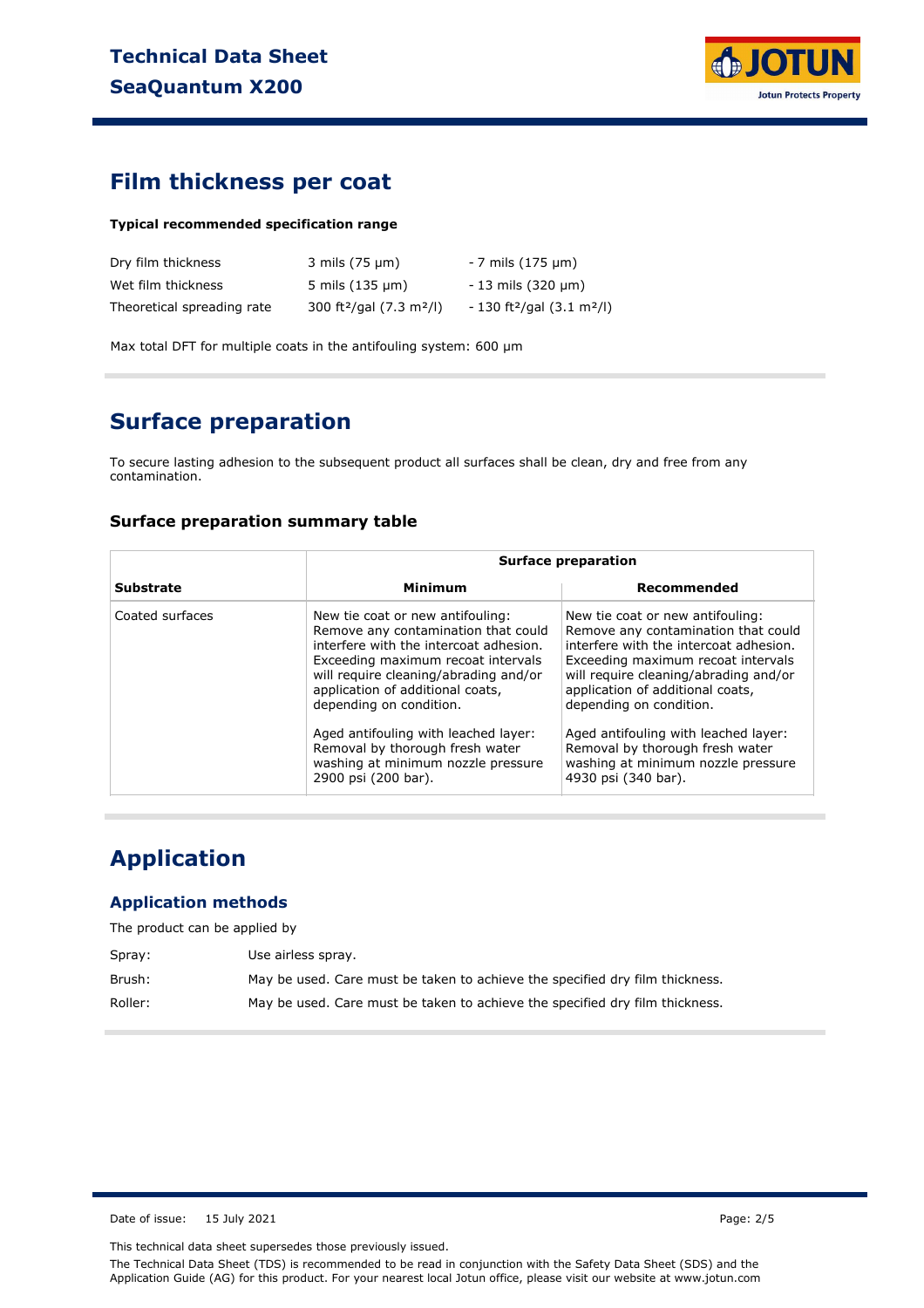

### **Product mixing**

Single pack

#### **Thinner/Cleaning solvent**

Thinner: Jotun Thinner No. 7 / Jotun Thinner No. 10

#### **Guiding data for airless spray**

| Nozzle tip (inch/1000):       | 21-31            |
|-------------------------------|------------------|
| Pressure at nozzle (minimum): | 150 bar/2100 psi |

# **Drying and Curing time**

Temperatures: -10°C = 14°F / -5°C = 23°F / 0°C = 32°F / 5°C = 41°F / 10°C = 50°F / 15°C = 59°F / 23°C = 73°F / 35°C = 95°F / 40°C = 104°F / 100°C = 212°F

| Substrate temperature       | $-10 °C$ $0 °C$ $10 °C$ $23 °C$ $40 °C$ |                              |       |  |
|-----------------------------|-----------------------------------------|------------------------------|-------|--|
| Surface (touch) dry         |                                         | 8 h 2 h 45 min 30 min 30 min |       |  |
| Dried to over coat, minimum | 27 h                                    | 16h 9h 7h                    | - 6 h |  |
| Dried/cured for immersion   |                                         | 39h 24h 10h 9h               | R h   |  |

For maximum overcoating intervals, refer to the Application Guide (AG) for this product.

The dried/cured for immersion data in the above table is the time required until the product is ready for sailing. For mechanical resistance to fenders and similar equipment longer drying times may be required. Please consult the Application Procedure for further advice.

When high film thickness is applied the antifouling will stay soft longer. To enable hull roughness reading when two or more antifouling coats are applied in rapid succession it is recommended to double the minimum time for immersion.

Drying and curing times are determined under controlled temperatures and relative humidity below 85 %, and at average of the DFT range for the product.

Surface (touch) dry: The state of drying when slight pressure with a finger does not leave an imprint or reveal tackiness.

Dry to over coat, minimum: The recommended shortest time before the next coat can be applied.

Dried/cured for immersion: Minimum time before the coating can be permanently immersed in sea water.

Date of issue: 15 July 2021 **Page: 3/5** 

This technical data sheet supersedes those previously issued.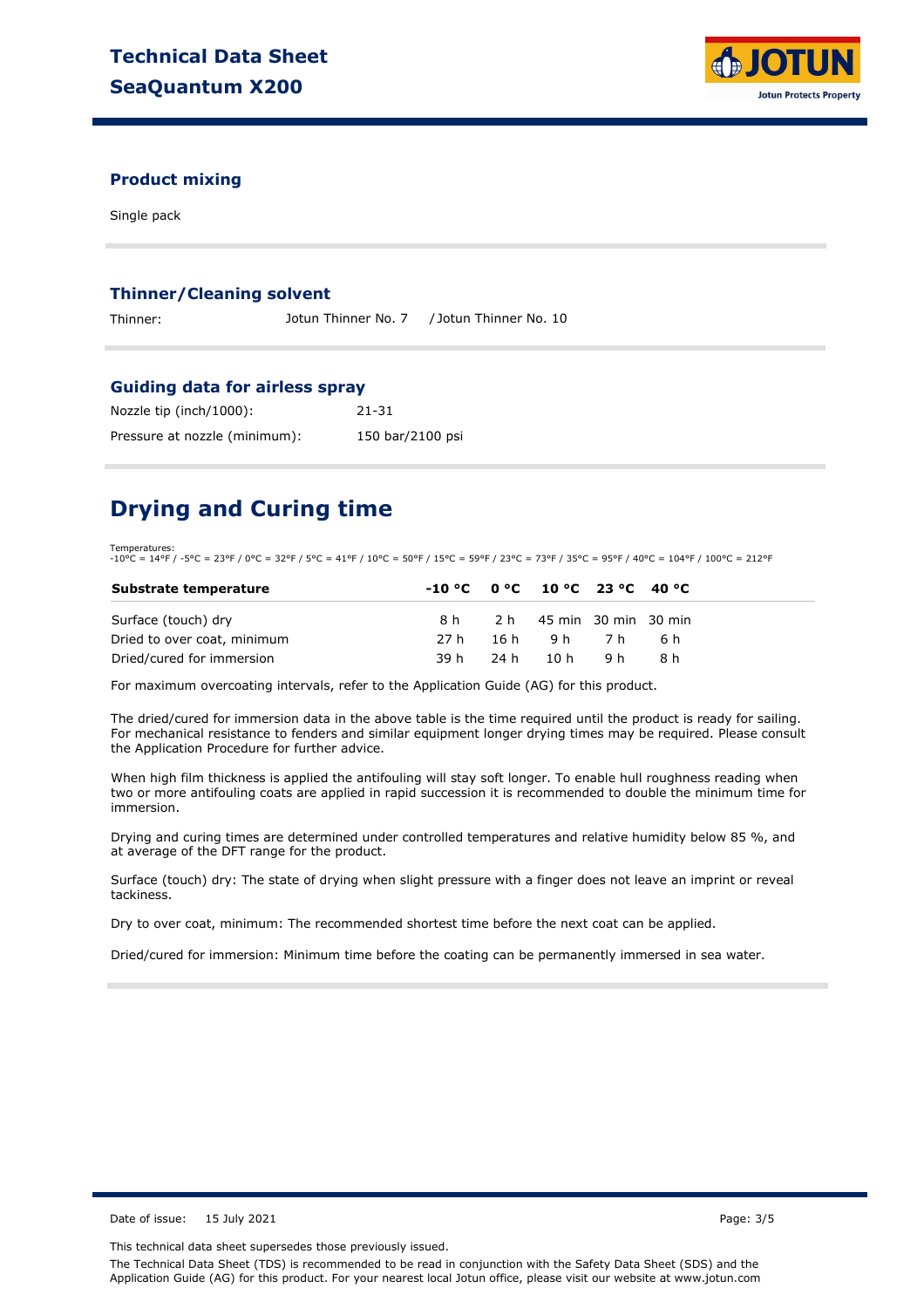

### **Recommended type of primer**

Anticorrosive primer system suitable for purpose. Recommended tie coat for the subsequent antifouling coat is: Safeguard Universal ES or

Safeguard Plus

# **Packaging (typical)**

|                     | <b>Volume</b> | <b>Size of containers</b> |  |  |
|---------------------|---------------|---------------------------|--|--|
|                     | (liters)      | (liters)                  |  |  |
| SeaQuantum X200 - 2 | 20            | 20                        |  |  |
| SeaQuantum X200 - 3 | 20            | 20                        |  |  |

 $20$  l = 5.28 gal

The volume stated is for factory made colors. Note that local variants in pack size and filled volumes can vary due to local regulations.

### **Storage**

The product must be stored in accordance with national regulations. Keep the containers in a dry, cool, well ventilated space and away from sources of heat and ignition. Containers must be kept tightly closed. Handle with care.

Storage temperature not to exceed 95 °F (35 °C).

### **Shelf life at 73°F (23 °C)**

SeaQuantum X200 - 2 SeaQuantum X200 - 3

9 month(s) 9 month(s)

In some markets commercial shelf life can be dictated shorter by local legislation. The above is minimum shelf life, thereafter the paint quality is subject to re-inspection.

# **Note**

This product is for professional use only. The applicators and operators shall be trained, experienced and have the capability and equipment to mix/stir and apply the coatings correctly and according to Jotun's technical documentation. Applicators and operators shall use appropriate personal protection equipment when using this product. This guideline is given based on the current knowledge of the product. Any suggested deviation to suit the site conditions shall be forwarded to the responsible Jotun representative for approval before commencing the work.

# **Health and safety**

Please observe the precautionary notices displayed on the container. Use under well ventilated conditions. Do not inhale spray mist. Avoid skin contact. Spillage on the skin should immediately be removed with suitable cleanser, soap and water. Eyes should be well flushed with water and medical attention sought immediately.

Date of issue: 15 July 2021 Page: 4/5

This technical data sheet supersedes those previously issued.